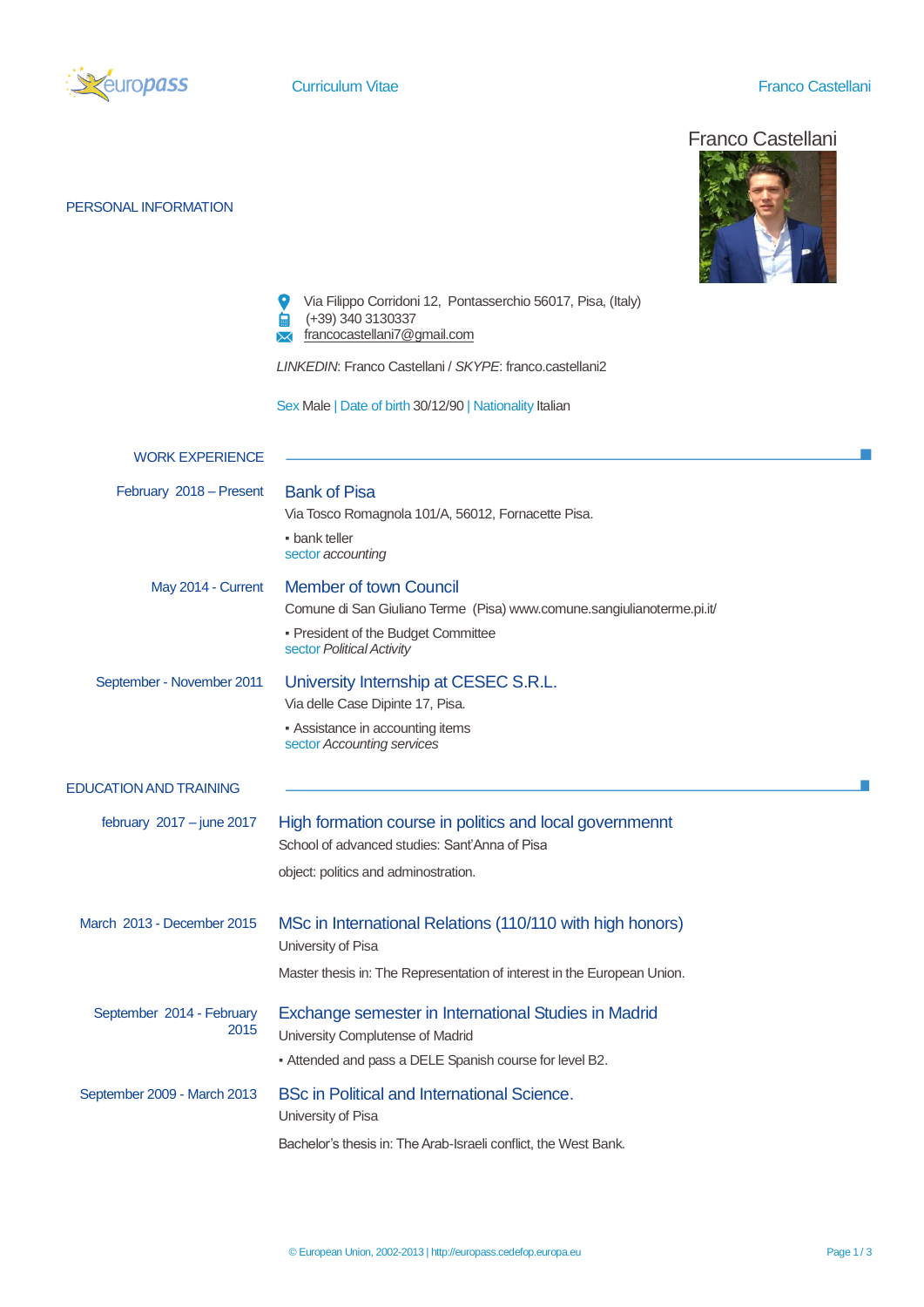| Szeuropass |  |
|------------|--|
|            |  |
|            |  |

J.

| February 2012 - March 2012  | English course at United International College of London<br>UIC of London: http://www.uiclanguages.com/                                            |
|-----------------------------|----------------------------------------------------------------------------------------------------------------------------------------------------|
| September 2010 - March 2011 | Exchange semester in Political Studies in Lisbon<br>University Nova of Lisbon<br>. I got a Portuguese culture and language certification level B1. |
| September 2004 - June 2009  | Diploma di maturità Istituto Tecnico Commerciale (High school)<br>I.T.C. A. Pacinotti Pisa                                                         |

**• Business and Economics principles.** 

## PERSONAL SKILLS

| Mother tongue                                                     | Italian                                                                                                                                                                                                                                                                                                                                                                                                                                                                                                                                                                                                                                                             |                |                    |                   |                |  |  |
|-------------------------------------------------------------------|---------------------------------------------------------------------------------------------------------------------------------------------------------------------------------------------------------------------------------------------------------------------------------------------------------------------------------------------------------------------------------------------------------------------------------------------------------------------------------------------------------------------------------------------------------------------------------------------------------------------------------------------------------------------|----------------|--------------------|-------------------|----------------|--|--|
| Other languages                                                   | <b>UNDERSTANDING</b>                                                                                                                                                                                                                                                                                                                                                                                                                                                                                                                                                                                                                                                |                | <b>SPEAKING</b>    |                   | <b>WRITING</b> |  |  |
|                                                                   | Listening                                                                                                                                                                                                                                                                                                                                                                                                                                                                                                                                                                                                                                                           | Reading        | Spoken interaction | Spoken production |                |  |  |
| English                                                           | C <sub>1</sub>                                                                                                                                                                                                                                                                                                                                                                                                                                                                                                                                                                                                                                                      | C <sub>1</sub> | C <sub>1</sub>     | C <sub>1</sub>    | C <sub>1</sub> |  |  |
|                                                                   | UNIPI C1                                                                                                                                                                                                                                                                                                                                                                                                                                                                                                                                                                                                                                                            |                |                    |                   |                |  |  |
| Spanish                                                           | B <sub>2</sub>                                                                                                                                                                                                                                                                                                                                                                                                                                                                                                                                                                                                                                                      | <b>B2</b>      | <b>B2</b>          | <b>B2</b>         | B <sub>2</sub> |  |  |
|                                                                   | UCM certificate B2/ DELE B2                                                                                                                                                                                                                                                                                                                                                                                                                                                                                                                                                                                                                                         |                |                    |                   |                |  |  |
| Portuguese                                                        | B <sub>1</sub>                                                                                                                                                                                                                                                                                                                                                                                                                                                                                                                                                                                                                                                      | B <sub>1</sub> | B <sub>1</sub>     | <b>B1</b>         | B <sub>1</sub> |  |  |
|                                                                   | University Nova of Lisbon certificate B1                                                                                                                                                                                                                                                                                                                                                                                                                                                                                                                                                                                                                            |                |                    |                   |                |  |  |
| French                                                            | (A2)                                                                                                                                                                                                                                                                                                                                                                                                                                                                                                                                                                                                                                                                | (A2)           | (A2)               | (A2)              | (A2)           |  |  |
|                                                                   | Scholastic knowledge.                                                                                                                                                                                                                                                                                                                                                                                                                                                                                                                                                                                                                                               |                |                    |                   |                |  |  |
| <b>Communication skills</b><br>Organisational / managerial skills | Since I was 19 I acquired some experience abroad, living in London, Agadir, Madrid and Lisbon.<br>Moreover, I applied for the Erasmus and Erasmus+ programme, studying in prestigious European<br>universities such as Universidade Nova De Lisboa (Portugal) and Univerisdad Complutense de<br>Madrid (Spain). Tthanks to this experiences abroad, and localization activities in a multicultural and<br>multilingual contest, I developed my communication and relational skills. I'm also a member o some<br>national and international youth associations.<br>Aptitude for teamwork and leadership acquired by experience as the president of budget committee, |                |                    |                   |                |  |  |
|                                                                   | and member of town council, thanks to this experiences I also developed public speaking and<br>negotiation skills. Furthermore I strengthened of my leadership and organisational skills thanks my<br>experiences like a: Thai boxing trainer, class representative, captain of my football team and deputy<br>coordinator of a volunteer association, who taught me how to motivate and manage the needs of my<br>team.                                                                                                                                                                                                                                            |                |                    |                   |                |  |  |
| <b>Computer skills</b>                                            | Proficiency in Office software bundle (ECDL)<br>European Computer Driving Licence in:                                                                                                                                                                                                                                                                                                                                                                                                                                                                                                                                                                               |                |                    |                   |                |  |  |
| <b>Driving licence</b>                                            | • Concepts of information Tecnology<br>. Using the Computer and Managing Files<br>• Word processing<br>· Spreadsheets<br>· Database<br>- Presentation<br>• Information and Comunication<br>cars and motorcycles, B/A2                                                                                                                                                                                                                                                                                                                                                                                                                                               |                |                    |                   |                |  |  |